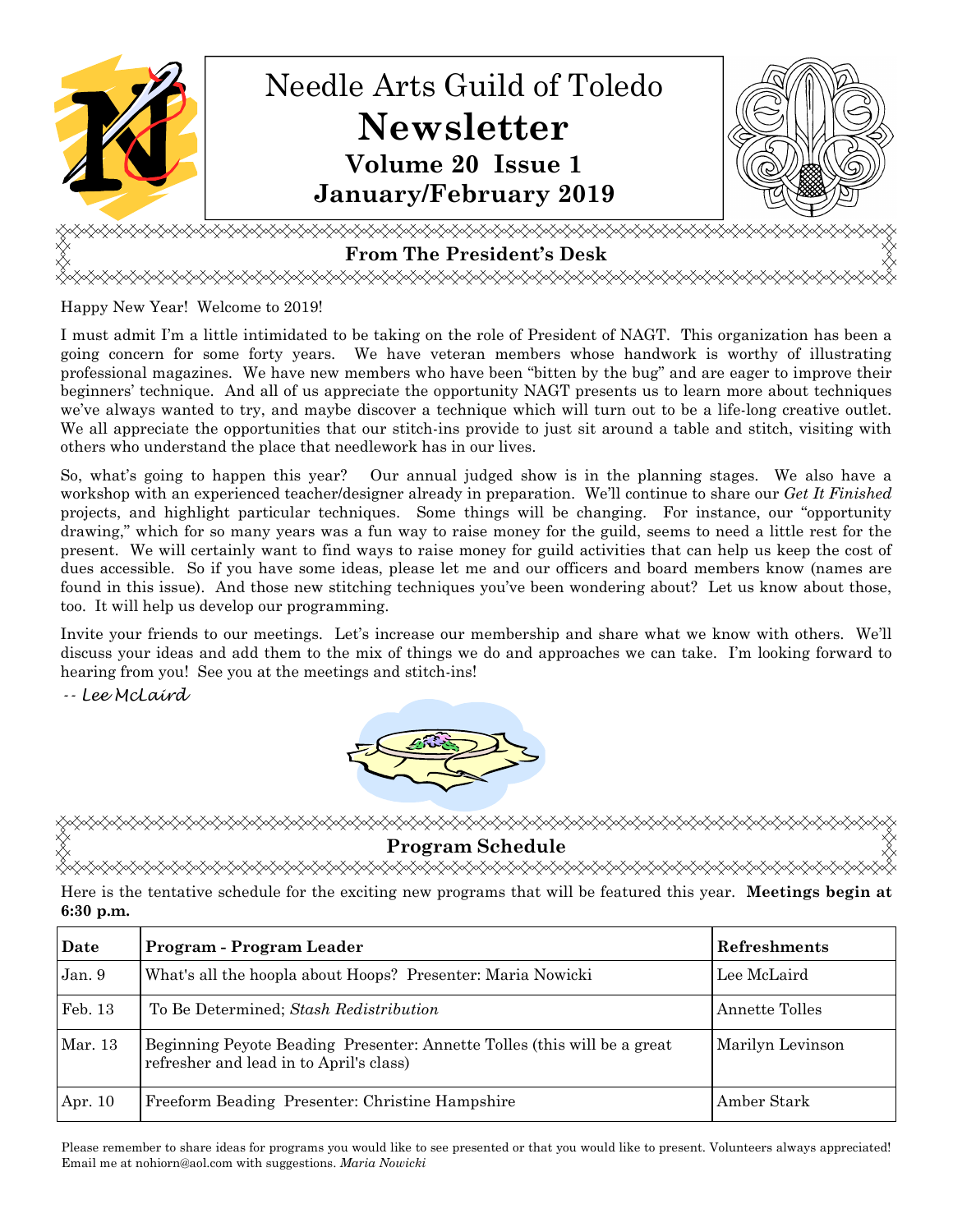# **Calendar of Events**  <del></del>

Here is a list of events besides our monthly meetings that you may find interesting. Further info may be obtained from the EGA (www.egausa.org) or GLR (www.ega-glr.org)

- **Dates Event Information**   $04/05/19 -$ 04/09/19 *GLR Seminar* in Dearborn, MI
- 04/10/19 *Educational Symposium* in Kettering, OH
- $09/20/19$  09/22/19 *NAGT Annual Needlework Show.* Sanger Branch of the Toledo-Lucas County Library.



**Visit NAGT online at http://www.needle-arts-toledo.org** 

**For the Newsletter, visit http://www.needle-arts-toledo.org/private/news.htm** 

> **Or Like Us on Facebook! Search for "Needle Arts Guild Of Toledo"**





## **Stitch-In**

A Stitch-In is held every Thursday. The first Thursday of the month we meet at Timeless Stitches in Tecumseh starting around 11:30am, winter weather permitting. The fourth Thursday of the month we meet at Yarn Envy, 4570 Sterns Road. Other weeks, the locations change. The last Saturday of the month we stitch at Way Public Library in Perrysburg beginning around 1:00 pm on the Lower Level. If it is a holiday weekend there may be a cancellation. Please contact either Lee McLaird (lmclair2000@yahoo.com) or Marianne Mussett (marianne.nagt@gmail.com) for more information. The Last Saturday Stitch In will meet at Way Library in Conference Room 2 on January 26 and February 23, from 1:00-4:00 pm.

## **Annual Needlework Show**

I am working on getting a judge for our show. Watch the EGA website for the dates for our show under News/Events for Chapters.

The library allowed us to set dates for next year. They will be September 18-22, 2019.

*Submitted by Marianne Mussett.* 



Incoming officers Donna Hoskins, Christine Hampshire and Lee McLaird being sworn in by Karlyn Thompson. *Photo by S. Pellitieri*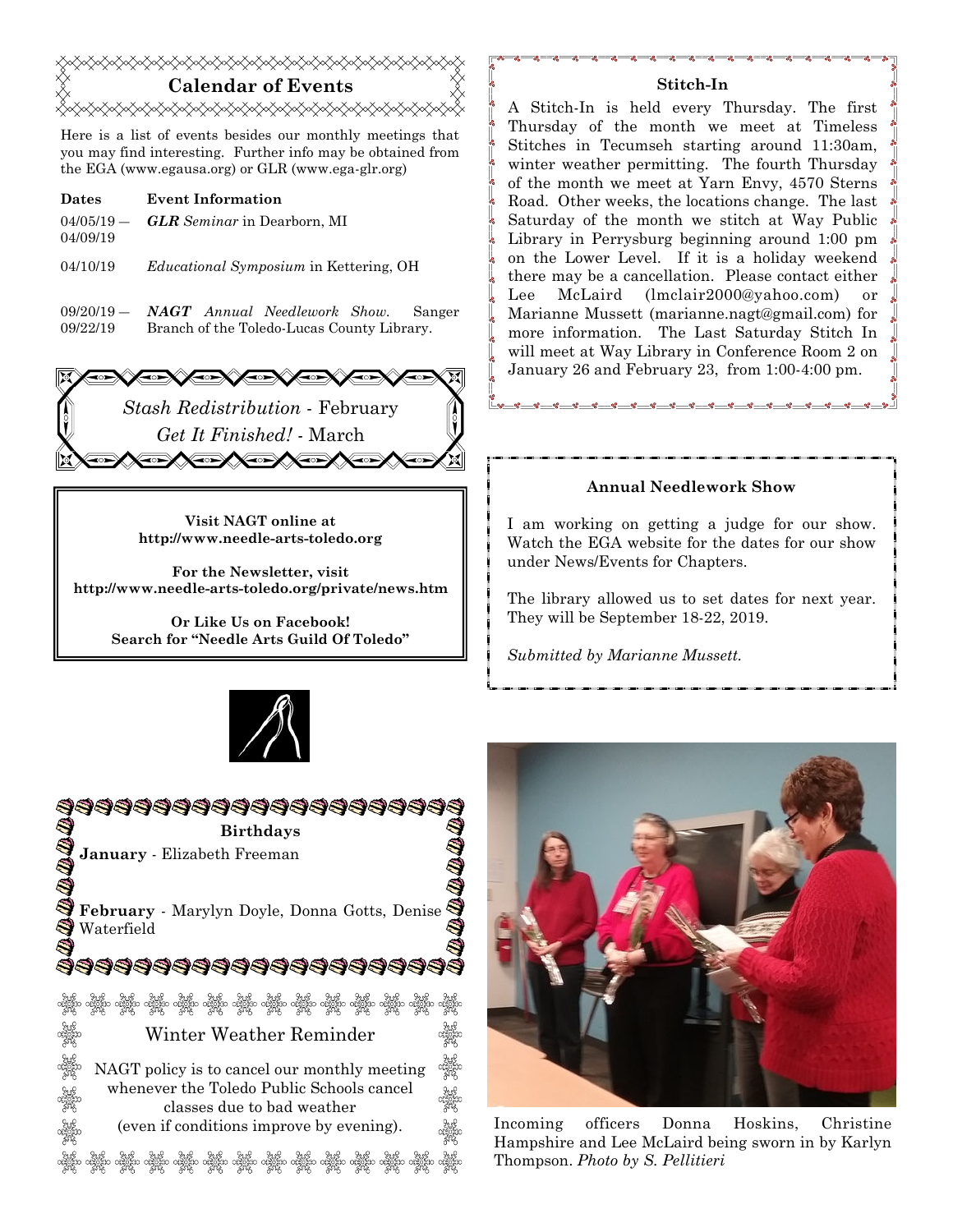

#### **Program Notes**

**On-Going Projects:** Members are always happy to help if you need advice. So please bring your pieces to the meetings so we can share in your progress.

**EGA Stitch-a-Long** is a Facebook program that you can join if you use Facebook. There is a different project or technique featured each month. There is a link to the instructions in the Facebook group. The instructions can be found on the EGA website at https://egausa.org/free-projects/



Here are some of our Finished Projects. *Photo by S. Pellitieri*

#### **Finishing Workshop**

Anyone who attended Eileen Bennett's class last November is invited to participate in a workshop on Saturday, February 9, location to be determined. We will learn how to change our stitching from a flat piece of needlework into the pincushion, how to stitch a beaded edge, and how to make the scissor fob. There will be a small fee (less than \$5) to cover materials. This will be a hands-on workshop, so come with your stitching completed. I will be contacting all class participants by email as the date approaches. *Submitted by Diane Myers.* 

#### **Beading Overview**

Christine Hampshire prepared a bead overview, and has copies available at our meetings. If any of our plural members who cannot attend would like a copy, email her at dchampshire@att.net. She can send you either a PDF or Microsoft Word attachment. Please specify which format you would like. *Submitted by Christine Hampshire.* 

#### **Ohio State Day**

NAGT will be hosting Ohio State Day 2019. Details for date and location are forthcoming, but here is the photo of the Day project! The designer and teacher is Diane Herrmann from Chicago. The project is stitched on 18 count canvas using DMC threads. The kit fee will be \$50. I am awaiting the return of the teacher contract signed by the Region Director and Diane Herrmann and the deal will be complete. The dates are Friday, July 19 for her one hour lecture and Saturday, July 20 for the class. I encourage you to listen to the Fiber Talk podcast interview that Gary and Christine did with Diane a few months back. She is an interesting person. The State Day Committee will be ironing out the details over the next couple of months. The class size is 25, so, if you are interested, I would suggest you sign up early. I will have a sign up sheet at the February meeting. The needle minder for \$10 will be an optional add on to the Ohio State Day kit. *Submitted by Diane Myers.*



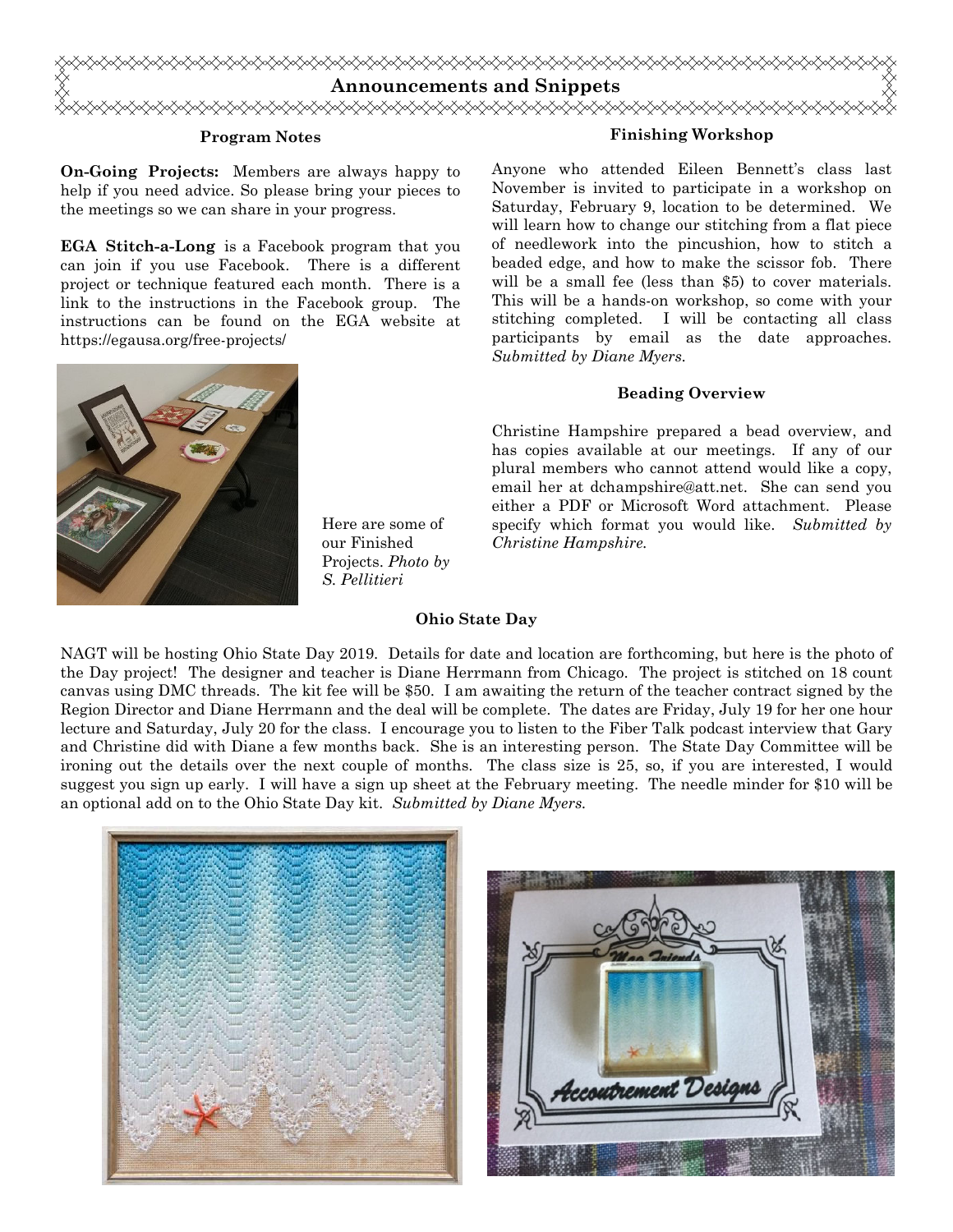

#### **Canvas Class**

"But, I don't know how to do needlepoint!" If this is your lament over our upcoming State Day class, then fear not. Needle Arts Guild of Toledo will be offering a beginner/refresher course in needlepoint. You will learn how to frame up (what's a frame anyway?), how to get that fat thread through that little needle eye, what kind of needle to use, how to start and stop threads, and how to do a few basic stitches. The date is not determined, but we are considering a Saturday in April or May. Here is your opportunity to let us know when you can attend. Contact Diane Myers or Caren Scarbrough if you are interested. Don't miss this opportunity to feel confident in class. *Submitted by Caren Scarbrough.* 

#### **Educational Symposium**

## *Karlyn Thompson received the following message and has more information if you are interested.*

The Dayton, Ohio EGA extends an invitation to your members to attend our 2019 Symposium, *The Work of Our Hands - Then and Now*, which will be in Kettering, Ohio (a suburb of Dayton) on April 10, 2019. We held one in 2016, which was very well attended, and decided to do another one because of demand. Our morning speaker is Kathleen Staples who will present three different lectures on various historical themes. One lecture will discuss an historic coverlet with a four generation history, a second will discuss African-American needlework in the colonial and antebellum periods, and the third will investigate the origins of knitting in Europe and analyze images of knitting and spinning in the early Renaissance. Several of us have heard Kathy speak many times and she always has wonderful presentations. In the afternoon, we will have three speakers. Terry Owen is the owner of Silk Road Textiles in the College Hill area of Cincinnati. She will speak about fabric and fiber production methods, including sustainable ways to accomplish this. Pam Geisel is an art quilter who will bring quilts for us to drool over and discuss how they were created and her design process. Mary Ann Sakar is a physical therapist and Sharon Fields is an occupational therapist who will team up to discuss ways we can reduce the issues that seem to crop up the more we indulge in our handwork. They will also review any adaptations that might help us continue in our chosen handwork field(s) as we grow older. We will have a silent auction, door prizes, a bake sale, and a small stash sale. Lunch will be provided by Christopher's again and is included with registration. Seating is limited. Contact Jana Bass, Dayton EGA Symposium Chair, egadaytonsymposium@gmail.com for more info.

#### **Seasonal Smalls**

Patti Miller, a former member of NAGT, won the drawing for the patriotic wreath at the October meeting. I would like to thank the guild members for donating their ornaments. We raised \$36. Guild members participating and their ornaments: Christine Hampshire - beaded Uncle Sam, Anna Kerlin - eagle with beaded edge, Irene Leonard - star in a circle, Diane Myers - Let Freedom Ring, Maria Nowicki - Eagle, Ann Rorarius - patriotic angel and USA banner, Caren Scarbrough - USA anchors, Julia Stange - star, Amber Stark - tulips red & blue, Karlyn Thompson - Freedom, Denise Waterfield - Liberty Bell, and Sue Wiemer - Liberty Bear. Many thanks to Diane Myers for finding the star form and to Nancy Wright for assembling this year's wreath.

By vote at the meeting, the theme for next year's wreath will be autumn/fall. We later decided that we weren't going to do a wreath so the objects don't need to be ornaments. We still want the items to be small objects with an autumn theme and we will be placing them into a nice basket or container. Items will be due no later than the September 2019 meeting so that the wreath may be displayed at the annual show. Of course you can always turn them in earlier. *Submitted by Christine Hampshire.*



Patti Miller, winner of our patriotic wreath. Patti is a past member of NAGT. She comes to our show every year! *Photo by Diane Myers*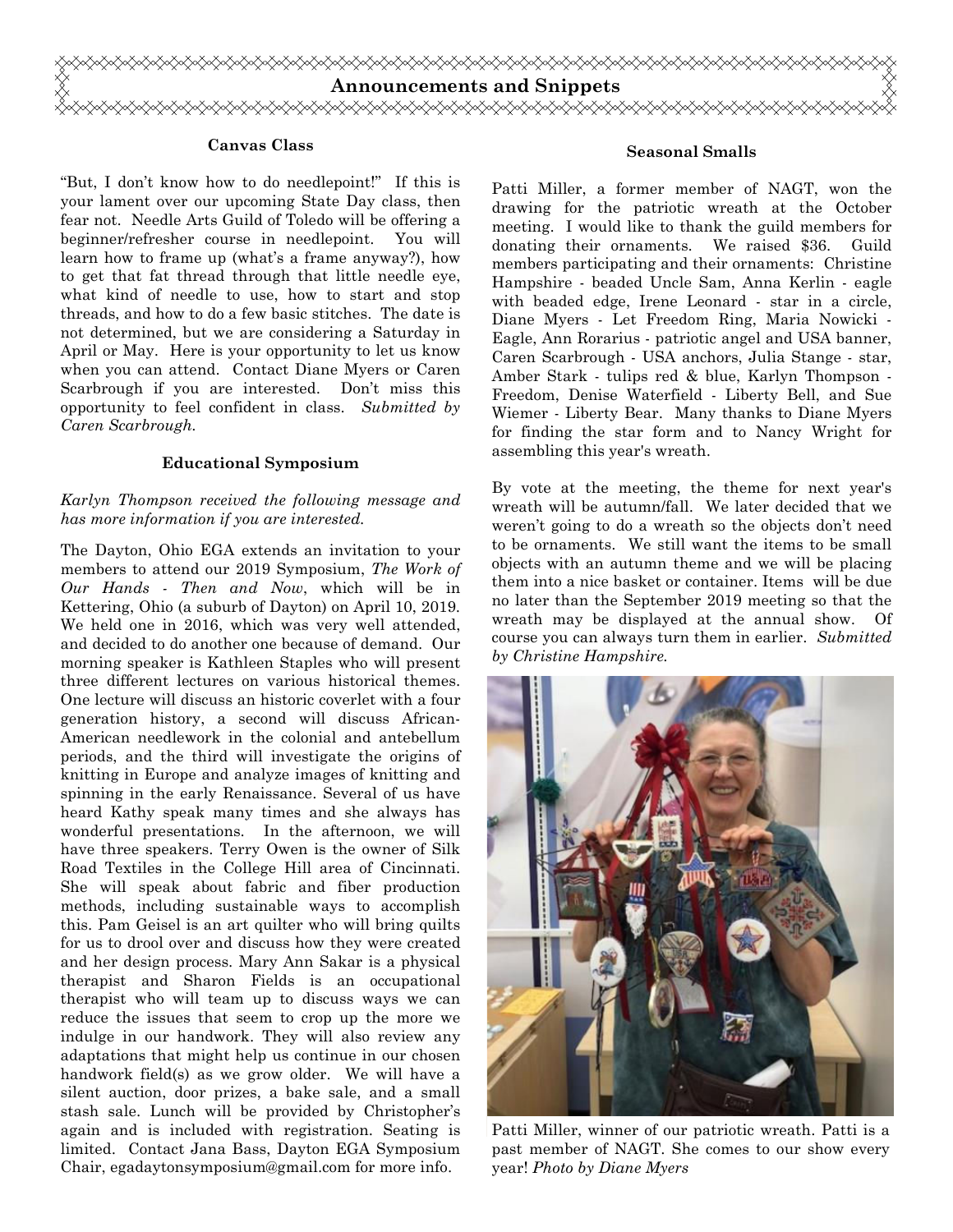*The NAGT Newsletter* is published six times per year (January, March, May, July, September, and November) by the Needle Arts Guild of Toledo (NAGT) chapter, The Embroiderers' Guild of America, Inc. The Editor welcomes comments, input, and story items. Please send them to the editor by the 25th of the month preceding publication.

Editor: Susan Pellitieri 547 White Oak Dr Toledo, Ohio 43615 E-mail: NeedleArtsToledo@aol.com Phone: 419-382-1329

EGA chapter newsletters may copy material contained in this publication except items which are noted and marked as copyrighted. Please credit this Chapter when due.

**MEMBERSHIP** in the Needle Arts Guild of Toledo is open to all embroiderers. New and renewing dues payments should be sent to: Marianne Mussett, 5126 Cranston Dr., Toledo, Ohio 43615

## **ANNUAL DUES** - NAGT annual dues of **\$52** include: **Dues - Local chapter**

- Bimonthly NAGT chapter newsletter
- Chapter meetings and programs
- Local chapter lending library
- Group correspondence course (additional fee required)

#### **Dues - Great Lakes Region (GLR)**

GLR seminar (additional fee required)

## **Dues - The Embroiderers' Guild of America, Inc. (EGA)**

- Subscription to quarterly magazine, *Needle Arts*
- Individual correspondence courses for a fee
- National seminars for a fee

Members can attend optional local Chapter workshops presented by teachers contracted by the Chapter and paid for by workshop participants.

**MEETING CANCELLATION:** Monthly meetings are cancelled due to bad weather if the Toledo Public schools are closed. Tune into AM 1370 News radio in Toledo for school closings.

**GUESTS** are welcome at all meetings and may attend two meetings before being asked to join.

**NAME TAGS** must be worn at all meetings or pay a 25¢ fine. The fines collected go to general funds to help cover expenses.

**MEETINGS** are on the 2nd Wednesday of the month at 6:30pm in the Epilepsy Center of NW Ohio, 1701 Holland Rd., Maumee, OH, 43537.

**«XXXXXXXXXXXXXXXXXXXXXXXXXX NAGT Officers and Board Members**  <sub></sub>

**President** Lee McLaird 419-354-6618 lmclair2000@yahoo.com

**Vice-President** Donna Cairns 419-841-7403 donnaleacairns@gmail.com

**Secretary (2019-2020)**  Donna Hoskins 419-866-9342 hoskido@yahoo.com

**Treasurer (2018-2019)**  Christine Hampshire 419-698-0241 dchampshire@att.net

**Membership Welcoming Committee 2019 Show Chairman**  Marianne Mussett 419-534-2278 mcmussett@hotmail.com

#### **Newsletter Webmaster**  Susan Pellitieri 419-382-1329 NeedleArtsToledo@aol.com spellitieri@aol.com

#### **Program Chairman GLR Representative Heritage/Hospitality**  Maria Nowicki 419-824-9631 nohiorn@aol.com

**Education**  Diane Myers 419-832-9571 jrmyers@roadrunner.com

**Outreach Chairman** Caren Scarbrough 419-278-2162 caren505@yahoo.com

#### *indicates Voting Members*



*Map courtesy of Google Maps.*